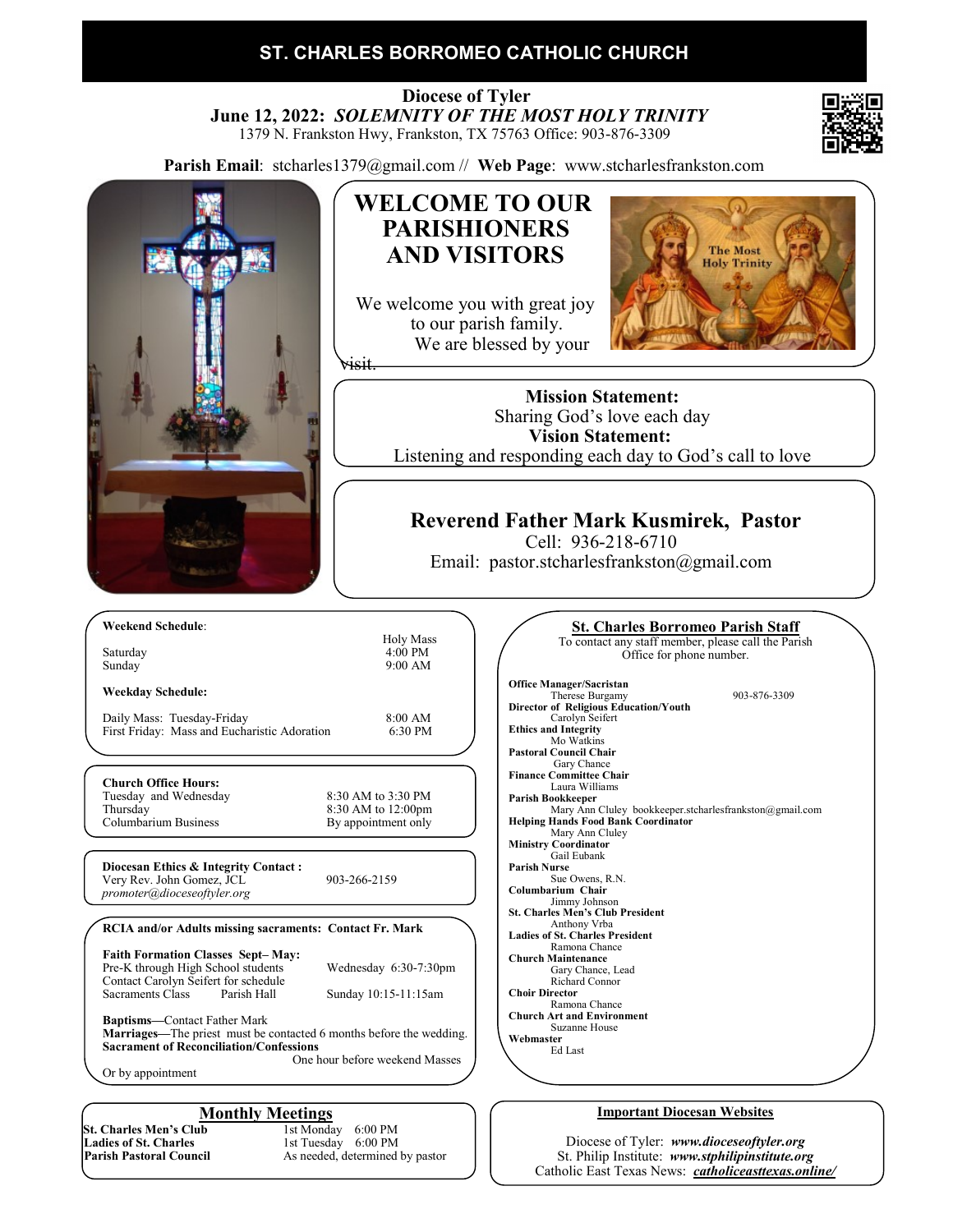

St. Charles Borromeo, pray for us!

**June: Month of the Sacred Heart of Jesus Litany of Sacred Heart prayed after Masses.**

### *PARISH AND DIOCESAN NEWS*

- 
- *Father's Day is Sunday, June 19. Father's Day cards and Spiritual Bouquet Envelopes are available now. Please return before Sunday, June 19.*
- A trip to the Texas Freshwater Fisheries Center in Athens is planned *for all children on Wednesday, June 22.* **Parent release and permission is required and is available in church**. *We need chaperones and drivers*. Contact the parish office or Fr. Mark for more information.



- *Next week there will be a second collection. This collection is for the Priests' Pension Fund for the Diocese of Tyler. All the money will stay right here in the Diocese of Tyler. It is a chance for all of us to give to support our retired and infirm priests. Please be generous!*
- **Great Pentecost Celebration:** Many thanks to all who helped make our Pentecost celebration so beautiful. To our cooks and all who planned this day, THANK YOU!
- **Ordinary Time is anything but ordinary.** This is a time of conversion, maturation, and quiet growth. It comprises the longest time on the liturgical calendar when the faithful consider the fullness of Jesus' teachings and miracles while on this earth. One symbol often found in Ordinary Time is comprised of two fish and a basket of bread — symbolizing Jesus' "Loaves and the Fishes" miracle. (See Matthew 14: 13-21.) The second season of Ordinary Time follows the celebration of Pentecost; the gift of the Holy Spirit moves us to do God's work. The Spirit does for us and the Church what Jesus did for his disciples — he left them with his love, fire, and Spirit to share with the world. Trinity Sunday is celebrated the first Sunday after Pentecost. The Holy Trinity, gives us fullness in Christ — Father, Son, and Holy Spirit. The next Sunday is *Corpus Christi*, which commemorates the Body and Blood of Jesus in the Eucharist. The Eucharist is the source and summit of our faith and many parishes celebrate Eucharistic processions or Holy Hours at this time.

The final Sunday in Ordinary Time is the feast of Our Lord Jesus Christ, King of the Universe, traditionally called the feast of Christ the King. We reverence our Lord as the King of all – and pray that all on earth may praise him now — as we look forward to living with him eternally in heaven forever.

### **ST. CHARLES BORROMEO FINANCES YOUR GIFTS ARE VERY IMPORTANT TO US Donations for May 31-June 6, 2022**

| General Fund Collection\$ 4,816.00    |  |
|---------------------------------------|--|
|                                       |  |
| Food Pantry Grant from TVEC \$ 500.00 |  |

**ONLINE GIVING OPTIONS:** 

 **www.stcharlesfrankston.com** *or* **www.dioceseoftyler.org/offertory** *Online gifts will be deposited directly to our parish.*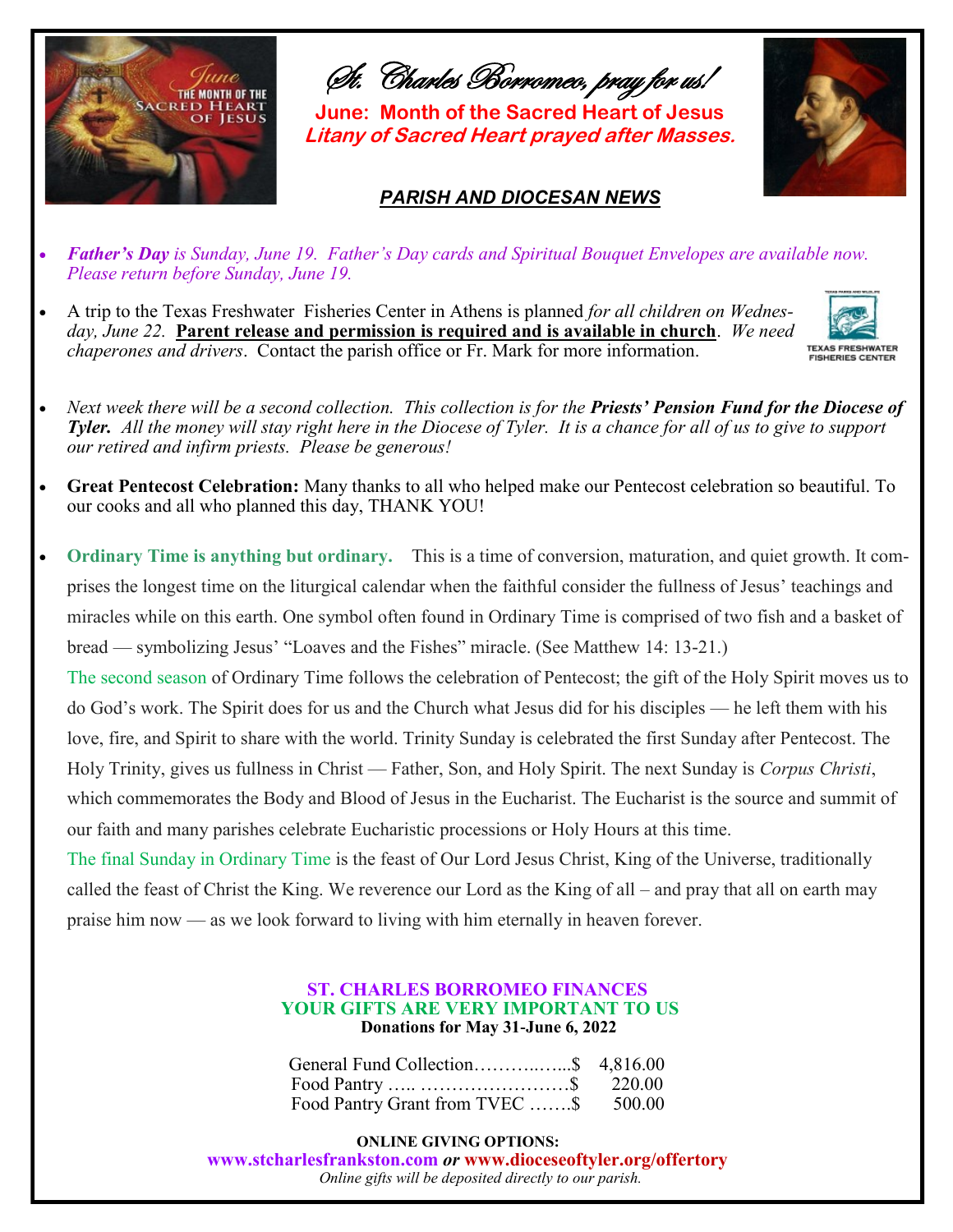### *MASS INTENTIONS:*

|     |  | Saturday June 11 4:00 pm Joe Labuda & Family by J & T Burgamy Thursday |          |  | June 16 8:00 am Souls in Purgatory by J & C Parker  |
|-----|--|------------------------------------------------------------------------|----------|--|-----------------------------------------------------|
|     |  | Sunday June 12 9:00 am Pro Populo                                      | Friday   |  | June 17 8:00 am + Emma Jean Johnson by G & R Chance |
|     |  | Tuesday June 14 8:00 am +Maxine Chance by G & R Chance                 | Saturday |  | June 18 4:00 pm Father's Day Spiritual Bouquets     |
| Wed |  | June 15 8:00 am + Josh Atkins by G & R Chance                          | Sunday   |  | June 19 9:00 am For All Fathers, Living & Deceased  |

*Mass Attendance for June 4-5: Saturday, June 4, 4pm: 51 Sunday, June 5, 9am: 97 (Total: 148)*

*Sanctuary Lights: For the week of June 12, 2022: Flowers: Dates are available; \$150 per week For the repose of the soul of Brian Badstibner by S Beams Dates are available: \$10 per week*

### *Please remember these friends and family members who are in need of prayers:*

| Olivia Cameron                                                     | <b>Gary Chance</b>                                        | Joni Harbert                                                         | John Jimenez                               | <b>Mary Ann Jordan</b>                                       |  |
|--------------------------------------------------------------------|-----------------------------------------------------------|----------------------------------------------------------------------|--------------------------------------------|--------------------------------------------------------------|--|
| <b>Scott Jurecka</b>                                               | <b>Karen McCarten</b>                                     | <b>Jimmy Nichols</b>                                                 | David Taggart                              | <b>Evelyn Weems</b>                                          |  |
| Cathy Baker<br>Albany Gifford<br>Rev. Fr. F. O'Dowd<br>Julie Terry | Clair Baker<br>Nathan Krasner<br>Joe Paige<br>Peter Terry | Jim Bryan<br>Jeanne Labuda<br>Stephen Parker<br><b>Stewart White</b> | Linda Denison<br>Ann Maxwell<br>Pat Skarda | Rev. Msgr. R.<br>Diegel<br>Sue Moulton<br><b>Chris Terry</b> |  |

*Please pray for the repose of the soul of Betty Weiss, mother of Susan Pirtle of our parish, who died recently. Please pray for the repose of the soul of Father Stephen Duyka, of the Diocese of Tyler, who died recently and was buried on Thursday.*

*The Pope's Intention for June: For families. We pray for Christian families around the world; may they embody and experience unconditional love and advance in holiness in their daily lives*

*BIRTHDAYS: ANNIVERSARIES*: *Week of June 12-18: June 13: Charles & Carol Sibley (63 years) June 18: Lewis Cavaretta June 16: Mike & Cheyne Swengros (4 years) June 18: Dave & Gail Eubank (51 years)*

Prayer to St. Michael: St. Michael the Archangel, defend us in battle, be our protection against the wickedness and snares of the devil. May God rebuke him, we humbly pray; and do thou, O Prince of the heavenly host, by the power of God, Cast into hell Satan and all evil spirits who prowl about the world seeking the ruin of souls. Amen.





*.*

*Take the Load Off Your Back*: If you are carrying hurts or pains around because you've either hurt or been hurt. Or perhaps the relationship with God has taken a back seat and needs help. The sacrament of Penance is a source of healing and forgiveness. Confessions are heard each Saturday and Sunday beginning one hour before mass and ending about 10 minutes before mass (that gives me time to get ready for mass). Also during the week please call me, 936-218-6710, so we can find a convenient time.

### **MINISTRY SCHEDULE for June 18-19, 2022**

Please have someone take your place if you cannot be here.  *The Ministry Schedule is also available on our website and in the church narthex.*

#### *Saturday, June 18: Sunday, June 19:*

*Lectors: Priscilla Hoffman Angela Vrba EMHC: Helen Griffin Anthony Vrba Greeters: Mary LaRoux Angela Vrba Ushers: Donna Crandall Jimmy Johnson Linens: June: Sue Owens*

**PREVENT ABUSE:** If you know or suspect that a minor or vulnerable adult is currently being abused or is in danger, immediately report it to state/local law enforcement or the Texas Department of Family and Protective Services at (800) 252-5400 or [txabusehotline.org.](http://txabusehotline.org/)

The Diocese of Tyler is committed respecting the dignity of all persons and to helping anyone who may have been hurt or abused by a priest, deacon, religious, or anyone working in the name of the Church. Any current or past cases of abuse involving Church personnel should be reported to civil authorities and also to the victim assistance coordinator at  $(903)$  266-2159 or  $vac@dioceseoftyler.org.$ </u>